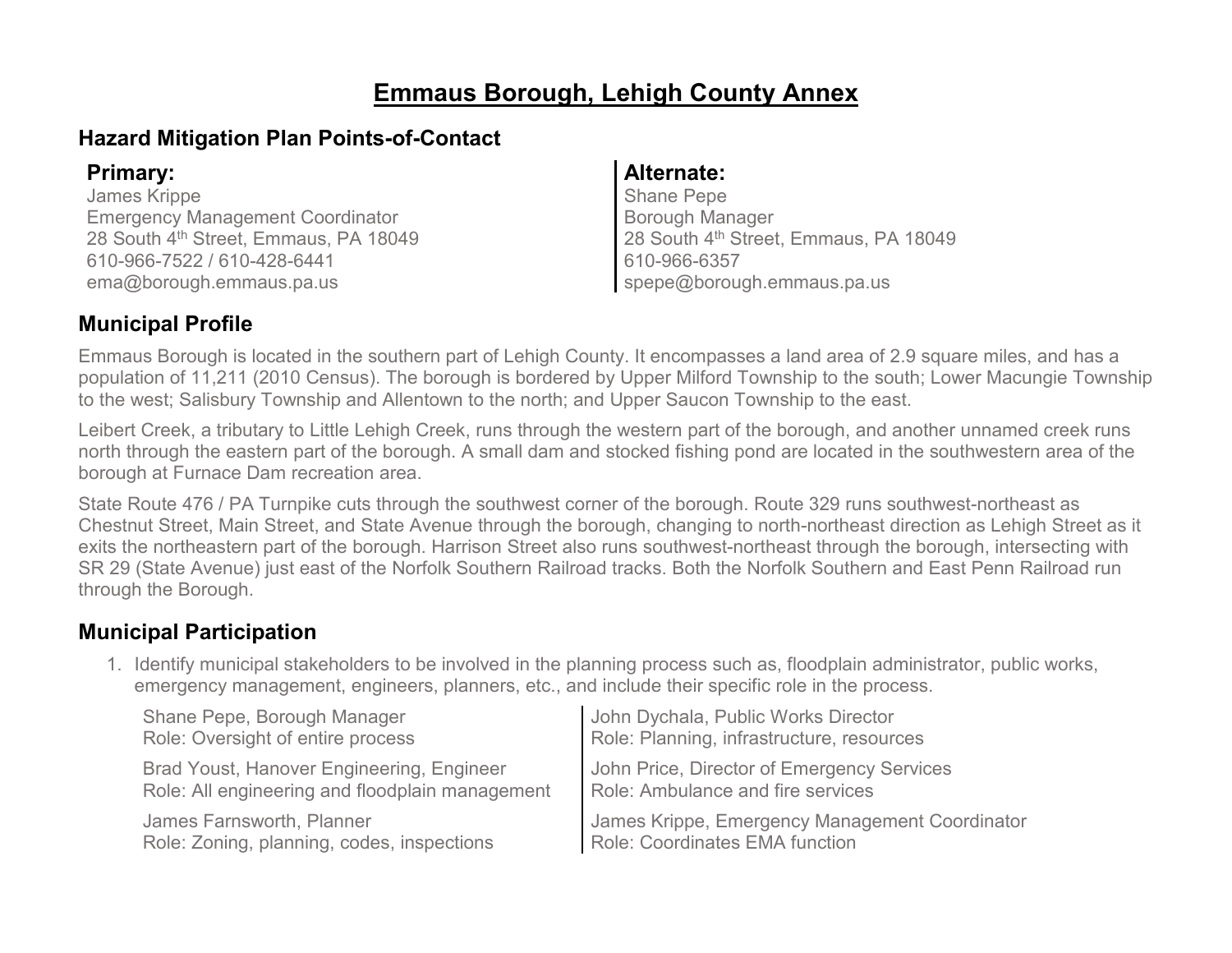#### **Municipal Participation –** *continued*

2. Identify community stakeholders such as; neighborhood groups, religious groups, major employers / businesses, etc., that will be informed and / or involved in the planning process and describe how they will be involved.

East Penn School District – houses over 2,800 students every day in schools. Need to be part of planning process for evacuation, transportation and other reasons. Emmaus Main Street Partners – local business organization Emmaus Board of Health – inspectors Local churches – provide resources and shelters Lehigh County Housing Authority – own several housing units and serve as a resource

3. Describe how the public **will be engaged** in the current planning process examples, newsletters, social media, etc., **and how they were engaged** since the 2013 Hazard Mitigation Plan.

Borough quarterly newsletters Social Media – Borough Facebook page Borough website

#### **Compliance with the National Flood Insurance Program (NFIP)**

| <b>Topic</b>                                                                                                                                      | Identify source of information, if<br>different from the one listed.  | <b>Additional Comments</b>                         |
|---------------------------------------------------------------------------------------------------------------------------------------------------|-----------------------------------------------------------------------|----------------------------------------------------|
| <b>1. Staff Resources</b>                                                                                                                         |                                                                       |                                                    |
| Is the Community Floodplain Administrator (FPA) or NFIP Coordinator certified?                                                                    | <b>Community FPA</b>                                                  | <b>No</b>                                          |
| Is floodplain management an auxiliary function?                                                                                                   | <b>Community FPA</b>                                                  | <b>No</b>                                          |
| Provide an explanation of NFIP administration services (e.g., permit review, GGIS,<br>education or outreach, inspections, engineering capability) | <b>Community FPA</b>                                                  | Codes Enforcement reviews and<br>approves permits. |
| What are the barriers to running an effective NFIP program in the community, if any?                                                              | <b>Community FPA</b>                                                  | Flooding is not a high hazard in the<br>community. |
| 2. Compliance History                                                                                                                             |                                                                       |                                                    |
| Is the community in good standing with the NFIP?                                                                                                  | State NFIP Coordinator, FEMA NFIP<br>Specialist, or community records | Yes                                                |
| Are there any outstanding compliance issues (i.e., current violations)?                                                                           |                                                                       | No.                                                |
| When was the most recent Community Assistance Visits (CAV) or Community<br><b>Assistance Contact (CAC)?</b>                                       |                                                                       | N/A                                                |
| Is a CAV or CAC scheduled or needed?                                                                                                              |                                                                       | <b>No</b>                                          |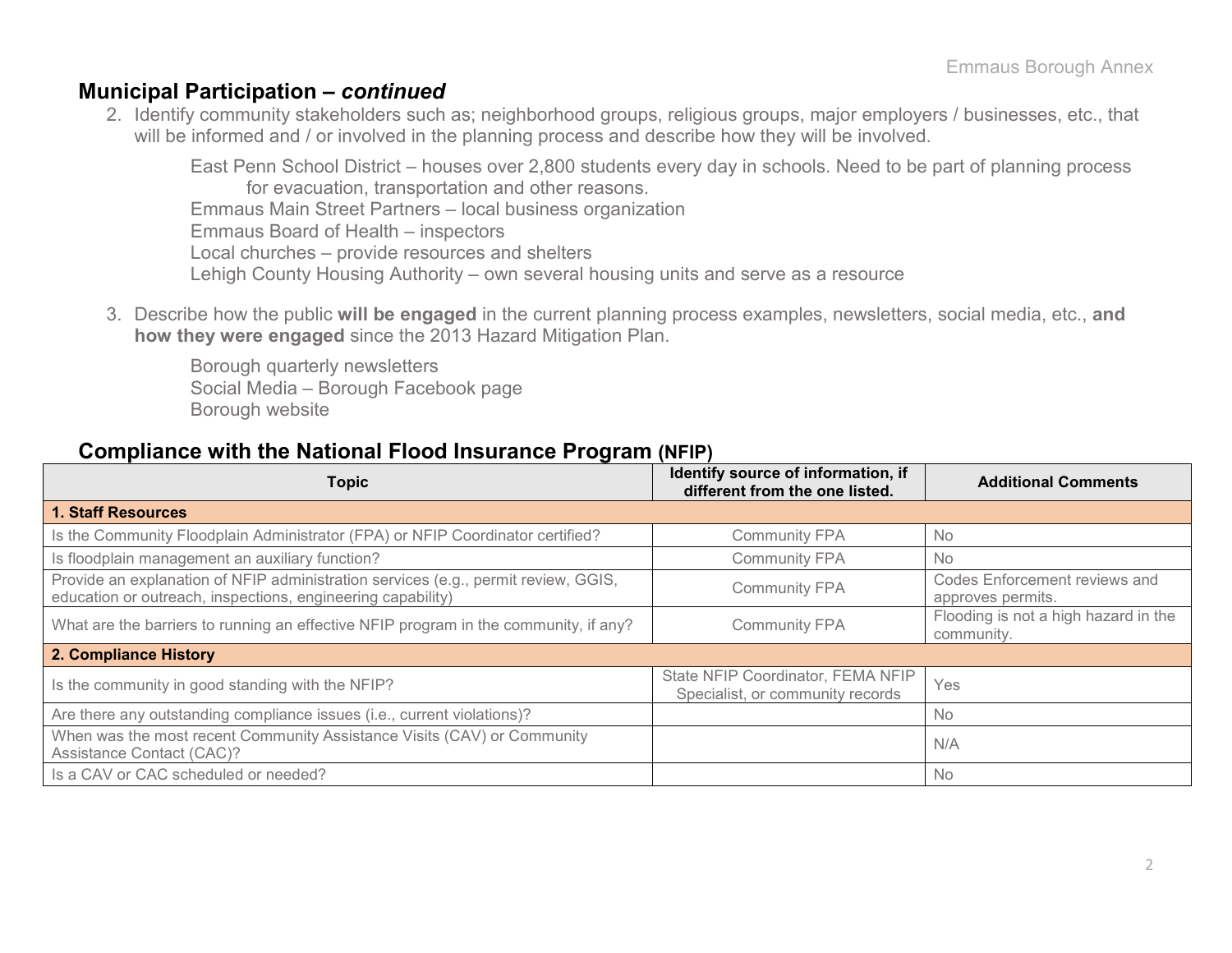# **Compliance with the National Flood Insurance Program (NFIP) –** *continued*

| <b>Topic</b>                                                                                                                                     | Identify source of information, if<br>different from the one listed.     | <b>Additional Comments</b>                                                                                                   |
|--------------------------------------------------------------------------------------------------------------------------------------------------|--------------------------------------------------------------------------|------------------------------------------------------------------------------------------------------------------------------|
| 3. Regulation                                                                                                                                    |                                                                          |                                                                                                                              |
| When did the community enter the NFIP?                                                                                                           | <b>NFIP Community Status Book</b>                                        | Unknown                                                                                                                      |
| Are the Flood Insurance Rate Maps (FIRMs) digital or paper?<br>How are residents assisted with mapping?                                          | <b>Community FPA</b>                                                     | Paper - distributed to residents in<br>area, especially when conducting<br>construction projects or building.                |
| Do floodplain regulations meet or exceed FEMA or State minimum requirements?<br>If so, in what ways?                                             | <b>Community FPA</b>                                                     | Yes - follow all state and federal<br>regulations                                                                            |
| Describe the permitting process                                                                                                                  | Community FPA, State, FEMA NFIP                                          | Building permits - apply through<br>codes enforcement, also reviewed<br>by Lehigh County Conservation<br>District and PA DEP |
| <b>4. Insurance Summary</b>                                                                                                                      |                                                                          |                                                                                                                              |
| How many NFIP policies are in the community?<br>What is the total premium and coverage?                                                          | State NFIP Coordinator or<br><b>FEMA NFIP Specialist</b>                 | 25; unknown                                                                                                                  |
| How many claims have been paid in the community? What is the total amount of<br>paid claims? How many substantial damage claims have there been? | FEMA NFIP or<br><b>Insurance Specialist</b>                              | None; \$0                                                                                                                    |
| How many structures are exposed to flood risk within the community?                                                                              | <b>Community FPA or GIS Analyst</b>                                      | 103 parcels                                                                                                                  |
| Describe any areas of flood risk with limited NFIP policy coverage                                                                               | Community FPA or<br><b>FEMA Insurance Specialist</b>                     | Unknown                                                                                                                      |
| 5. Community Rating System (CRS)                                                                                                                 |                                                                          |                                                                                                                              |
| Does the community participate in CRS?                                                                                                           | Community FPA, State, or FEMA NFIP                                       | No                                                                                                                           |
| If so, what is the community's CRS Class Ranking?                                                                                                | Flood Insurance Manual<br>(http://www.fema.gov/floodinsurancemanual.gov) | N/A                                                                                                                          |
| What categories and activities provide CRS points and how can the Class be<br>improved?                                                          |                                                                          | N/A                                                                                                                          |
| Does the plan include CRS planning requirements?                                                                                                 | Community FPA, FEMA CRS<br>Coordinator, or ISO representative            | N/A                                                                                                                          |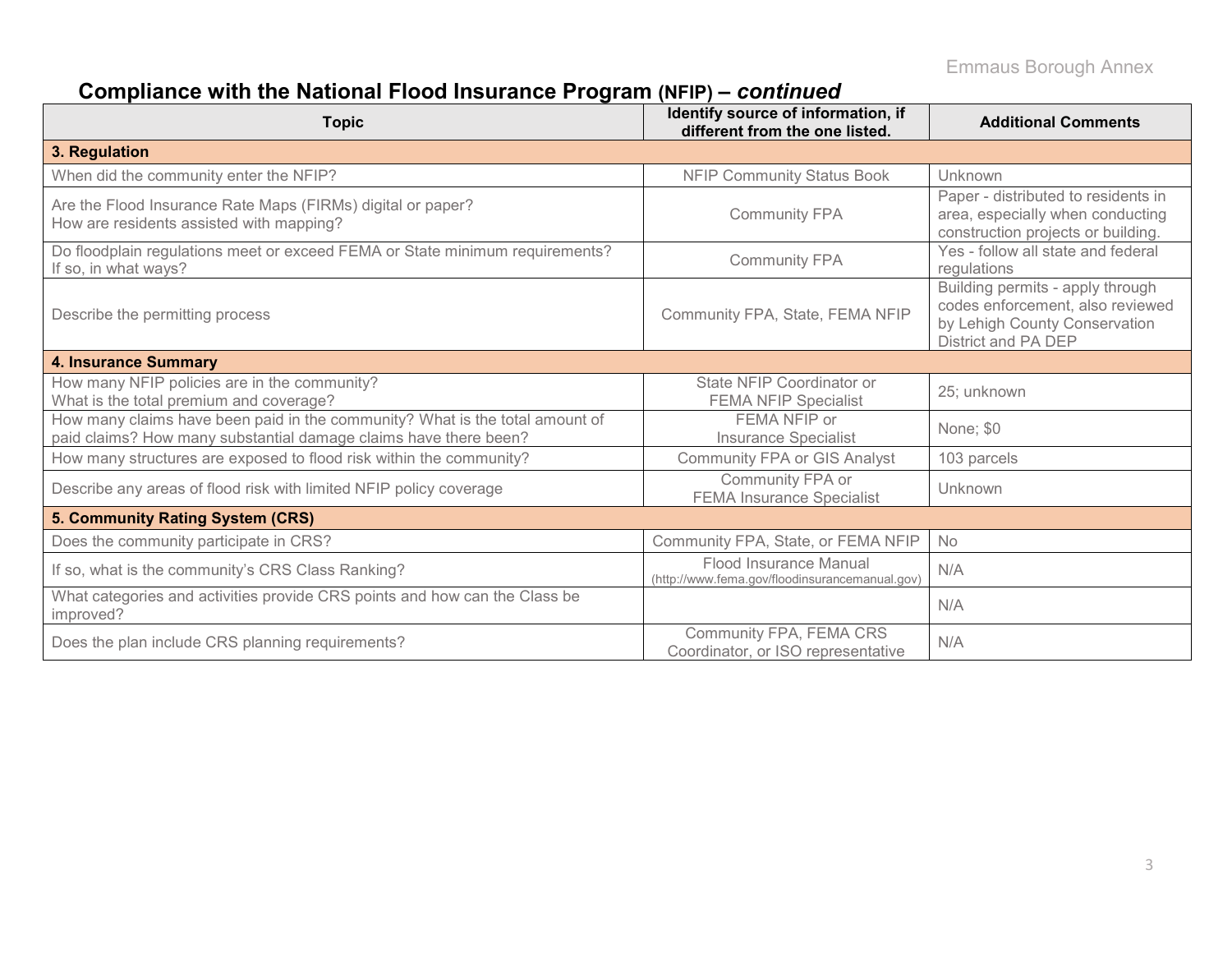### **Community Assets**

Community assets are defined to include anything that is important to the character as well as the function of a community, and can be described in four categories, they are; people, economy, natural environment and built environment. Please identify the community assets and location under each category.

- **1. People**
	- Concentrations of vulnerable populations such as the elderly, physically or mentally disabled, non-English speaking, and the medically or chemically dependent.

School-aged children – schools house nearly 3,000 students per day in the Borough. Schools include Seven Generations, St. Ann's Elementary, Emmaus High School, Lincoln Elementary and Jefferson Elementary.

Elderly – several assisted living facilities in the Borough, including Ridge Manor, South Mountain Memory Care, Weston Senior Living, and East Penn High Rises Mentally handicapped – group home

 Types of visiting populations where large numbers of people are concentrated such as visitors for special events and students.

Emmaus High School – population each day over 2,000. In addition, football fields and other athletic venues at the school.

Emmaus Community Park – location of swimming pool, athletic facilities including football and baseball fields, pavilions, and other facilities drawing large numbers of people.

Williams Street Playground – houses athletic fields where many tournaments occur.

Triangle Park – large downtown celebrations and gatherings.

#### **2. Economy**

Major employers, primary economic sectors such as agriculture and commercial centers where losses would have a severe impact on the community.

Cintas **Impress Packaging** CVIP East Penn Commerce Center Strip malls on both sides of Chestnut Street Vinart East Penn School District **East Penn School District** Rodale facility (formerly owned by Rodale) – new prospective buyer has a potential for many jobs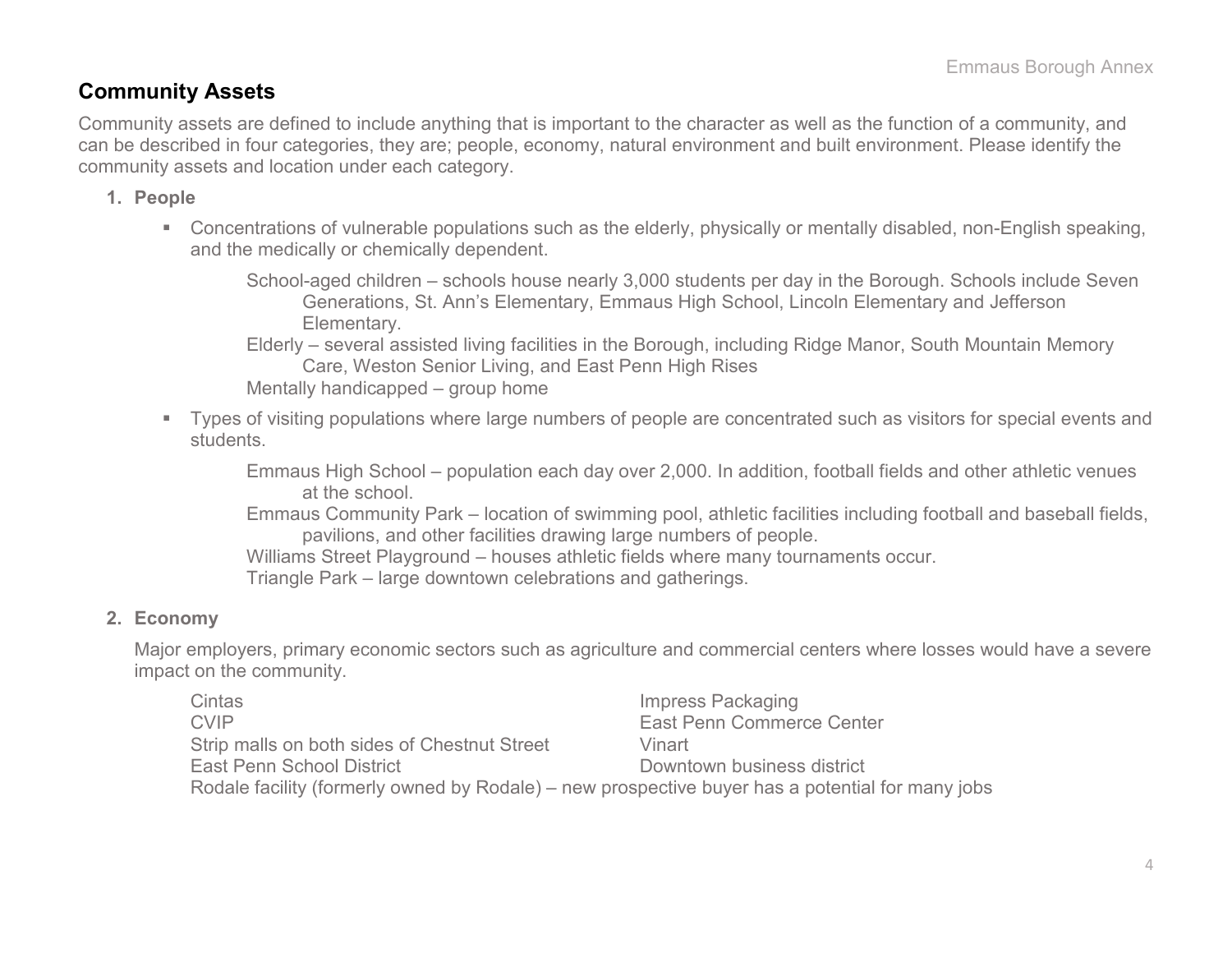#### **Community Assets –** *continued*

**3. Natural Environment**

Those areas / features that can provide protective functions that reduce the magnitude of hazard events such as, wetlands or riparian areas, and other environmental features important to protect.

Leibert's Creek Little Lehigh Creek South Mountain

- **4. Built Environment**
	- Existing structures such as, concentrations of buildings that may be more vulnerable to hazards based on location, age, construction type and / or condition of use.

Downtown business district Older buildings along railroad tracks

**Infrastructure systems such as water and wastewater facilities, power utilities, transportation systems,** communication systems, energy pipelines and storage.

Sewer lines Water wells PPL substation – located on Furnace Street Communications repeater towers – town hall and central station, as well as on the high rises and Meineke Muffler

 High potential loss facilities such as, dams, locations that house hazardous materials, military and / or civilian defense installations.

Furnace Dam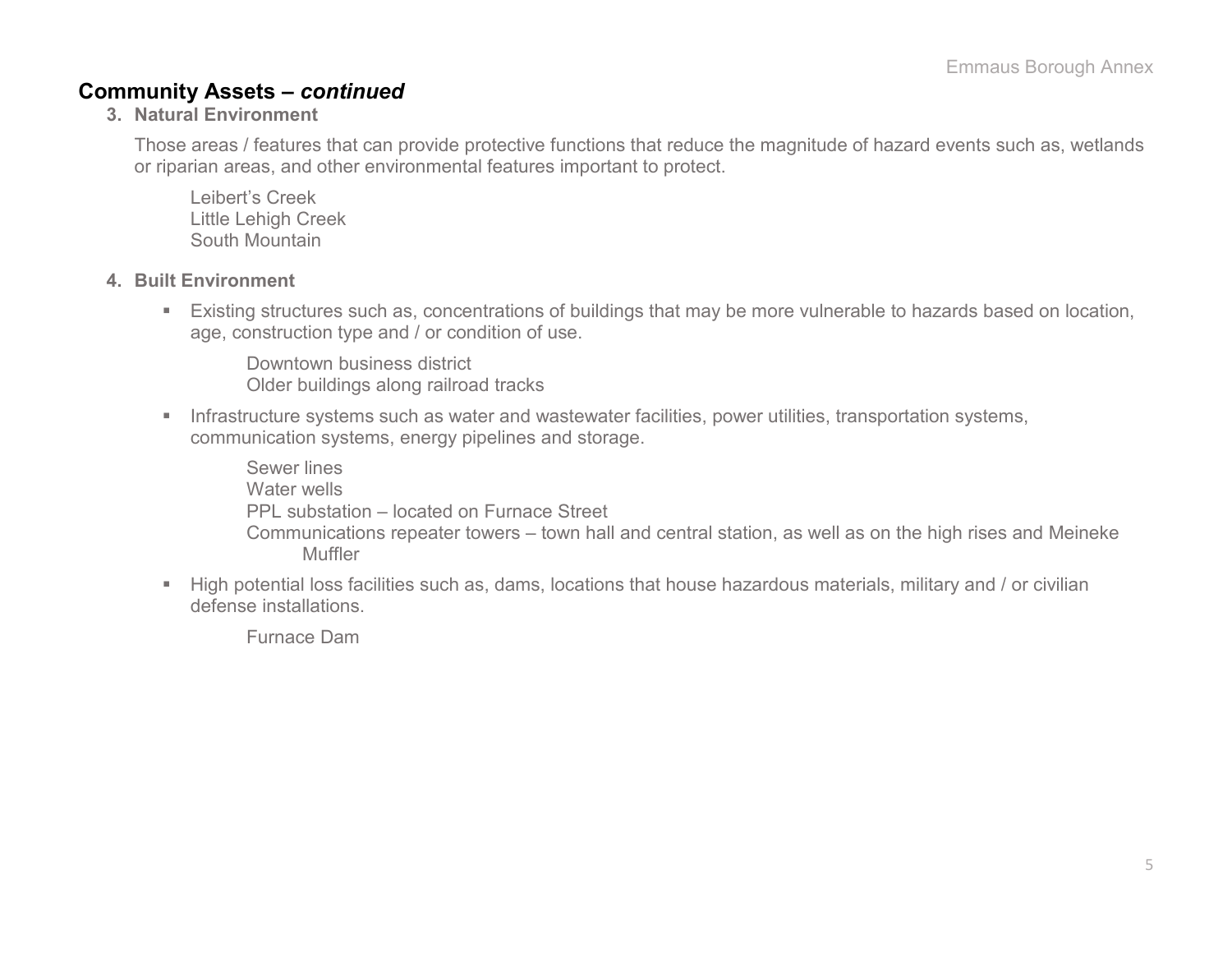#### **Community Assets –** *continued*

- Critical facilities such as, hospitals, medical facilities, police and fires stations, emergency operations centers, shelters, schools and airports / heliports.
	- Emmaus High School Dr. Barnes, 723 Chestnut Street St. Ann's Elementary School

Emmaus Police Station **Fire Department Training Grounds / EMA headquarters** Town Hall Central Station – houses fire and ambulance Jefferson Elementary Lehigh Valley Physicians Group, 1040 Chestnut Street Lincoln Elementary East Penn Urgent Care, 1003 Chestnut Street Seven Generations Charter School St. Luke's Medical, 619 Dalton Street

- Cultural / historical resources such as, museums, parks, stadiums, etc.
	- 1803 House Williams Street Playground Shelter House Boroline Park<br>
	Knauss Homestead Manuel A<sup>th</sup> Street Park Knauss Homestead Historical Society Lions Field and Park Emmaus Community Park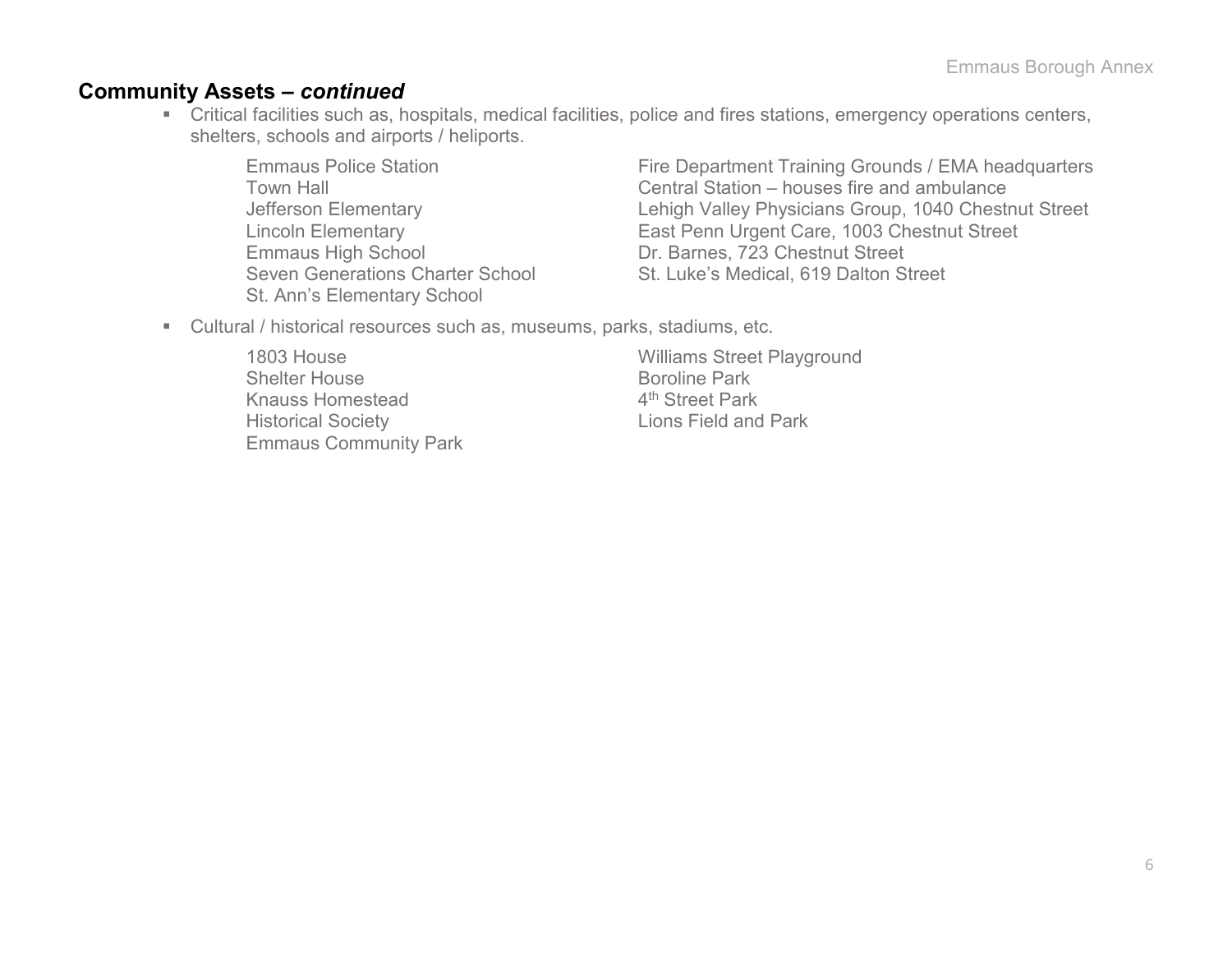# **Capability Assessment**

|            |                                                                        | <b>Status</b>         |                                                    |                      |                                                     | <b>Effect on</b><br><b>Hazard Loss</b>                 | Change                                                 | Has the 2013                                                                              | How can                                                                    |                                      |
|------------|------------------------------------------------------------------------|-----------------------|----------------------------------------------------|----------------------|-----------------------------------------------------|--------------------------------------------------------|--------------------------------------------------------|-------------------------------------------------------------------------------------------|----------------------------------------------------------------------------|--------------------------------------|
| Capability | $\checkmark$ Regulatory<br>$\checkmark$ Tools<br>$\checkmark$ Programs | Place<br>$\mathbf{a}$ | <b>Date</b><br><b>Adopted or</b><br><b>Updated</b> | Development<br>Under | Department /<br><b>Agency</b><br><b>Responsible</b> | <b>Reduction:</b><br>-Supports<br>-Neutral<br>-Hinders | <b>since 2013</b><br>Plan?<br>+ Positive<br>- Negative | Plan been<br>integrated<br>into the<br>Regulatory<br><b>Tool/Program</b><br>? If so, how? | these<br>capabilities<br>be expanded<br>and<br>improved to<br>reduce risk? | <b>Additional</b><br><b>Comments</b> |
|            | $\overrightarrow{c}$ Comprehensive Plan                                | $\chi$                | 12/18/2017                                         |                      | multi-<br>jurisdictional                            |                                                        | $+$                                                    |                                                                                           |                                                                            |                                      |
|            | Capital Improvement Plan                                               |                       |                                                    |                      |                                                     |                                                        |                                                        |                                                                                           |                                                                            |                                      |
|            | Economic Development Plan                                              |                       |                                                    |                      |                                                     |                                                        |                                                        |                                                                                           |                                                                            |                                      |
|            | Continuity of Operations Plan                                          |                       |                                                    |                      |                                                     |                                                        |                                                        |                                                                                           |                                                                            |                                      |
|            | Stormwater Management Plan /<br>Ordinance                              | $\times$              |                                                    |                      |                                                     |                                                        |                                                        |                                                                                           |                                                                            |                                      |
|            | Open Space Management Plan<br>(or Parks/Rec., Greenways Plan)          | $\times$              |                                                    |                      |                                                     |                                                        |                                                        |                                                                                           |                                                                            |                                      |
|            | <b>Natural Resource Protection Plan</b>                                | $\times$              |                                                    |                      |                                                     |                                                        |                                                        |                                                                                           |                                                                            |                                      |
|            | <b>Transportation Plan</b>                                             |                       |                                                    |                      |                                                     |                                                        |                                                        |                                                                                           |                                                                            |                                      |
|            | <b>Historic Preservation Plan</b>                                      |                       |                                                    |                      |                                                     |                                                        |                                                        |                                                                                           |                                                                            |                                      |
|            | Floodplain Management Plan                                             |                       |                                                    |                      |                                                     |                                                        |                                                        |                                                                                           |                                                                            |                                      |
|            | <b>Farmland Preservation</b>                                           |                       |                                                    |                      |                                                     |                                                        |                                                        |                                                                                           |                                                                            |                                      |
|            | <b>Evacuation Plan</b>                                                 |                       |                                                    |                      |                                                     |                                                        |                                                        |                                                                                           |                                                                            |                                      |
|            | <b>Disaster Recovery Plan</b>                                          |                       |                                                    |                      |                                                     |                                                        |                                                        |                                                                                           |                                                                            |                                      |
|            | <b>Hazard Mitigation Plan</b>                                          |                       |                                                    |                      |                                                     |                                                        |                                                        | N/A                                                                                       |                                                                            |                                      |
|            | <b>Emergency Operations Plan</b>                                       | $\boldsymbol{\times}$ |                                                    |                      |                                                     |                                                        |                                                        |                                                                                           |                                                                            |                                      |
|            | <b>Zoning Regulations</b>                                              | $\sf X$               |                                                    |                      |                                                     |                                                        |                                                        |                                                                                           |                                                                            |                                      |
|            | <b>Floodplain Regulations</b>                                          | $\times$              |                                                    |                      |                                                     |                                                        |                                                        |                                                                                           |                                                                            |                                      |
|            | <b>NFIP Participation</b>                                              |                       |                                                    |                      |                                                     |                                                        |                                                        |                                                                                           |                                                                            |                                      |
|            | <b>Building Code</b>                                                   | $\times$              |                                                    |                      |                                                     |                                                        |                                                        |                                                                                           |                                                                            |                                      |
|            | Fire Code                                                              | $\boldsymbol{\times}$ |                                                    |                      |                                                     |                                                        |                                                        |                                                                                           |                                                                            |                                      |
|            | Other                                                                  |                       |                                                    |                      |                                                     |                                                        |                                                        |                                                                                           |                                                                            |                                      |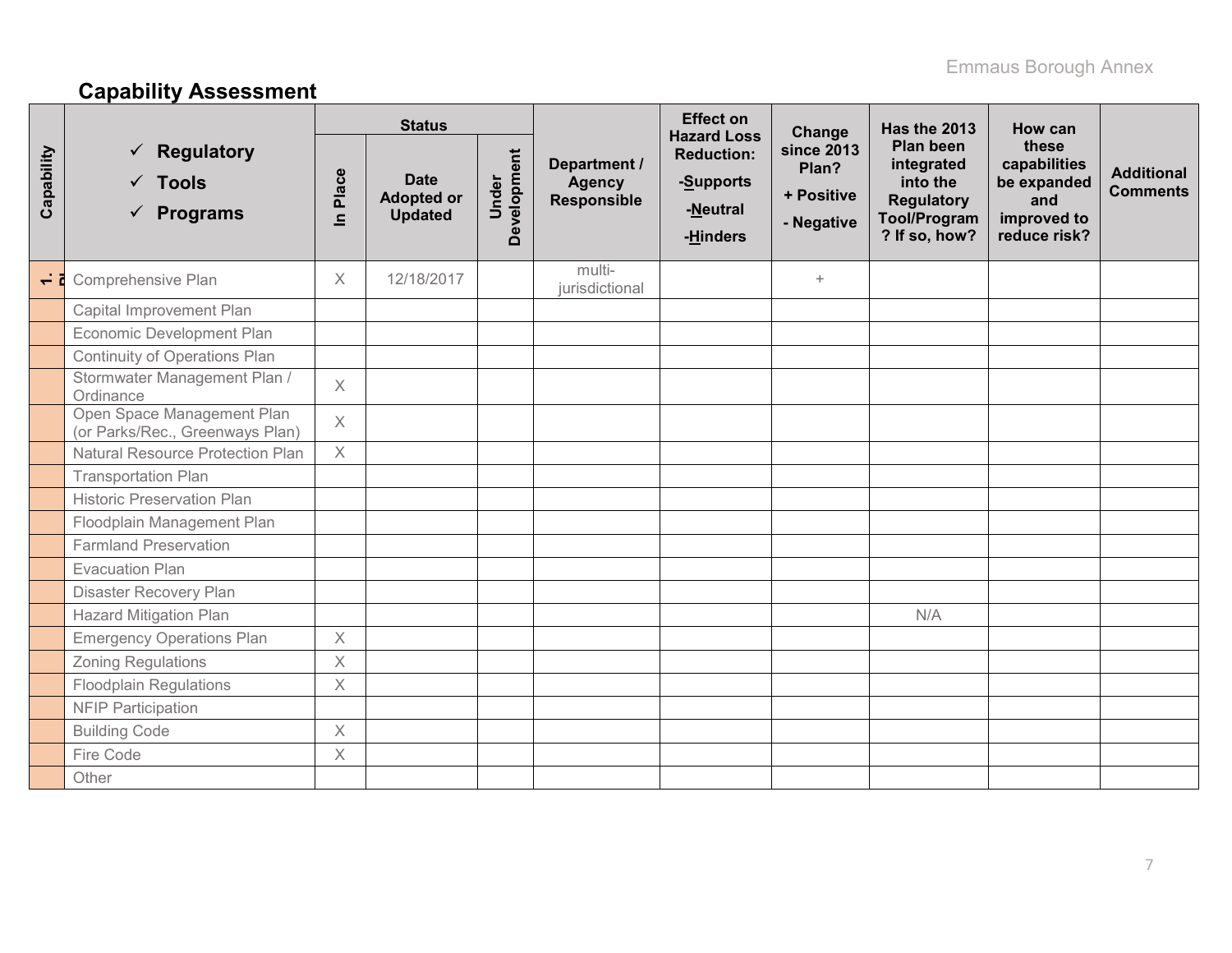# **Capability Assessment –** *continued*

| Capability              | $\checkmark$ Staff<br><b>Personnel</b><br><b>Resources</b>                                                                       | <b>Yes</b> | <b>No</b> | Department /<br><b>Agency</b>                    | Change<br><b>since 2013</b><br>Plan?<br>+ Positive<br>- Negative | How can these<br>capabilities be<br>expanded and<br>improved to<br>reduce risk? | <b>Additional</b><br><b>Comments</b> |
|-------------------------|----------------------------------------------------------------------------------------------------------------------------------|------------|-----------|--------------------------------------------------|------------------------------------------------------------------|---------------------------------------------------------------------------------|--------------------------------------|
|                         | Planners (with land use / land development knowledge)                                                                            | X          |           | Zoning                                           |                                                                  |                                                                                 |                                      |
|                         | Planners or engineers (with natural and / or human-caused hazards<br>knowledge)                                                  | $\times$   |           | Hanover<br>Engineering                           |                                                                  |                                                                                 |                                      |
|                         | Engineers or professionals trained in building and / or infrastructure<br>construction practices (including building inspectors) | $\times$   |           | Hanover<br>Engineering                           |                                                                  |                                                                                 |                                      |
| Technology<br>ఱ         | <b>Emergency Manager</b>                                                                                                         | X          |           | Emergency<br>Management<br>Agency<br>Coordinator |                                                                  |                                                                                 |                                      |
|                         | Floodplain administrator / manager                                                                                               | $\times$   |           | Hanover<br>Engineering                           |                                                                  |                                                                                 |                                      |
| dministrative           | Land surveyors                                                                                                                   | $\times$   |           | Hanover<br>Engineering                           |                                                                  |                                                                                 |                                      |
|                         | Staff familiar with the hazards of the community                                                                                 | X          |           | All departments                                  |                                                                  |                                                                                 |                                      |
| ⋖<br>$\dot{\mathbf{r}}$ | Personnel skilled in Geographical Information Systems (GIS) and / or<br>FEMA's HAZUS program                                     | X          |           | Administration<br>and Hanover<br>Engineering     |                                                                  |                                                                                 |                                      |
|                         | Grant writers or fiscal staff to handle large / complex grants                                                                   | $\times$   |           | Administration                                   |                                                                  |                                                                                 |                                      |
|                         | Other                                                                                                                            |            |           |                                                  |                                                                  |                                                                                 |                                      |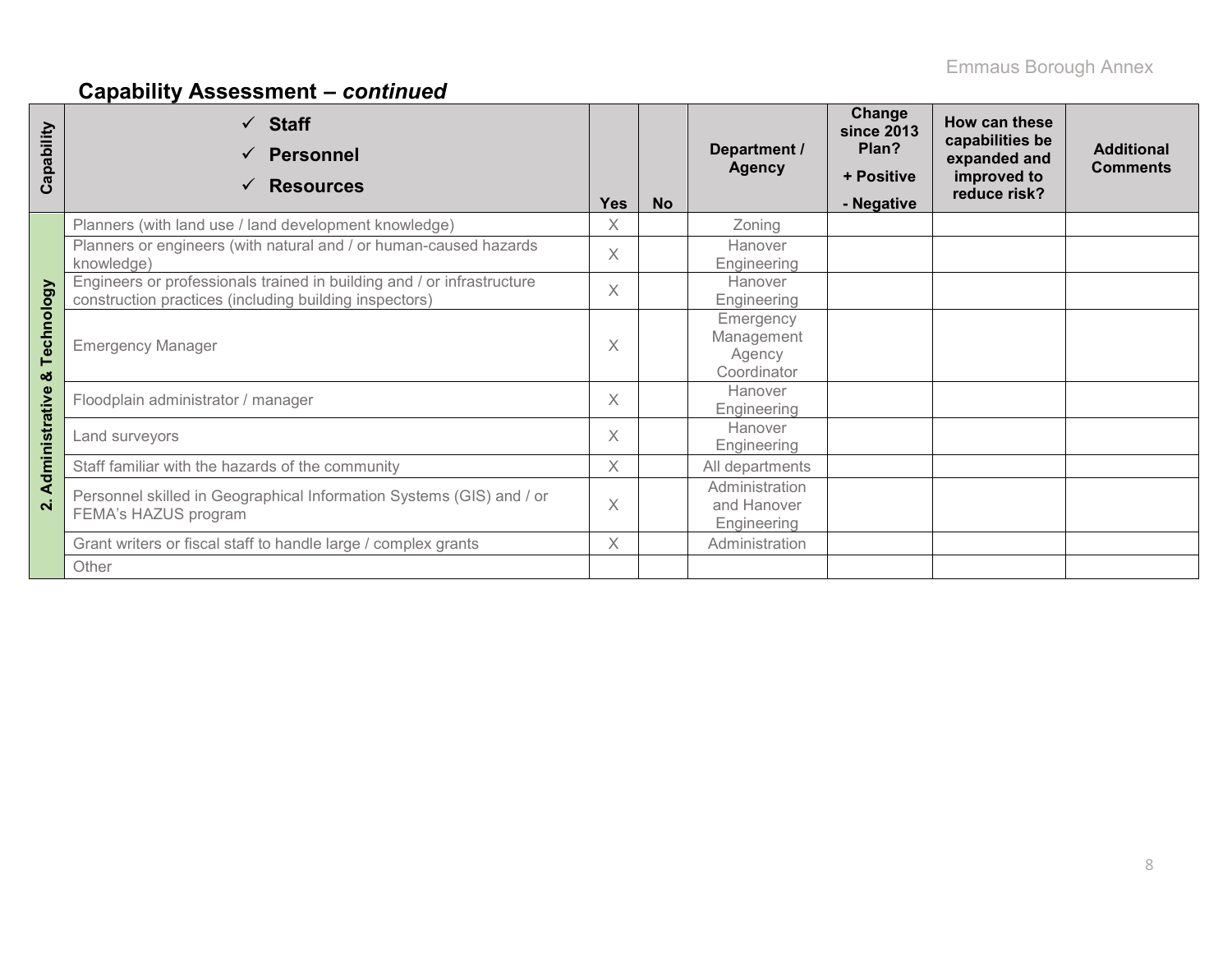# **Capability Assessment –** *continued*

| Capability                         |                                                         | Yes      | <b>No</b> | Department /<br><b>Agency</b> | <b>Change since</b><br>2013 Plan?<br>+ Positive<br>- Negative | How can these<br>capabilities be<br>expanded and<br>improved to<br>reduce risk? | <b>Additional</b><br><b>Comments</b> |
|------------------------------------|---------------------------------------------------------|----------|-----------|-------------------------------|---------------------------------------------------------------|---------------------------------------------------------------------------------|--------------------------------------|
|                                    | Capital improvement programming                         | X.       |           | Administration                |                                                               |                                                                                 |                                      |
| $\boldsymbol{\omega}$              | <b>Community Development Block Grants (CDBG)</b>        | $\times$ |           | Administration                |                                                               |                                                                                 |                                      |
| $\mathbf{C}$<br>ã                  | Special purposes taxes                                  | X.       |           | Administration                |                                                               |                                                                                 |                                      |
| $\Omega$<br>$\boldsymbol{\omega}$  | Gas / Electricity utility fees                          |          | Χ         | N/A                           |                                                               |                                                                                 |                                      |
| $\mathbf{R}^{\boldsymbol{\Theta}}$ | Water / Sewer fees                                      | X.       |           | Administration                |                                                               |                                                                                 |                                      |
| cial                               | Stormwater utility fees                                 |          | X.        | N/A                           |                                                               |                                                                                 |                                      |
|                                    | Development impact fees                                 |          | X         | N/A                           |                                                               |                                                                                 |                                      |
| Eina                               | General obligation, revenue, and / or special tax bonds | X.       |           | Administration                |                                                               |                                                                                 |                                      |
| က                                  | Partnering arrangements or intergovernmental agreements | X.       |           | Administration                |                                                               |                                                                                 |                                      |
|                                    | Other                                                   |          |           |                               |                                                               |                                                                                 |                                      |

| Capability           | Program<br>$\checkmark$<br>Organization                                                                                                                           | <b>Yes</b> | <b>No</b> | Department /<br><b>Agency</b> | <b>Change since</b><br>2013 Plan?<br>+ Positive<br>- Negative | How can these<br>capabilities be<br>expanded and<br>improved to<br>reduce risk? | <b>Additional</b><br><b>Comments</b> |
|----------------------|-------------------------------------------------------------------------------------------------------------------------------------------------------------------|------------|-----------|-------------------------------|---------------------------------------------------------------|---------------------------------------------------------------------------------|--------------------------------------|
|                      | <b>Firewise Communities Certification</b>                                                                                                                         |            | Χ         |                               |                                                               |                                                                                 |                                      |
|                      | <b>StormReady Certification</b>                                                                                                                                   |            | Χ         |                               |                                                               |                                                                                 |                                      |
|                      | Natural disaster or safety-related school programs                                                                                                                |            | Χ         |                               |                                                               |                                                                                 |                                      |
| <b>Outreach</b><br>ಯ | Ongoing public education or information programs such as,<br>responsible water use, fire safety, household preparedness, and<br>environmental education.          | X          |           | All departments               |                                                               |                                                                                 |                                      |
|                      | Public-private partnership initiatives addressing disaster related<br>issues.                                                                                     | X          |           |                               |                                                               |                                                                                 |                                      |
| Education            | Local citizen groups or non-profit organizations focused on<br>environmental protection, emergency preparedness, access and<br>functional needs populations, etc. | X          |           |                               |                                                               |                                                                                 |                                      |
|                      | Other                                                                                                                                                             |            |           |                               |                                                               |                                                                                 |                                      |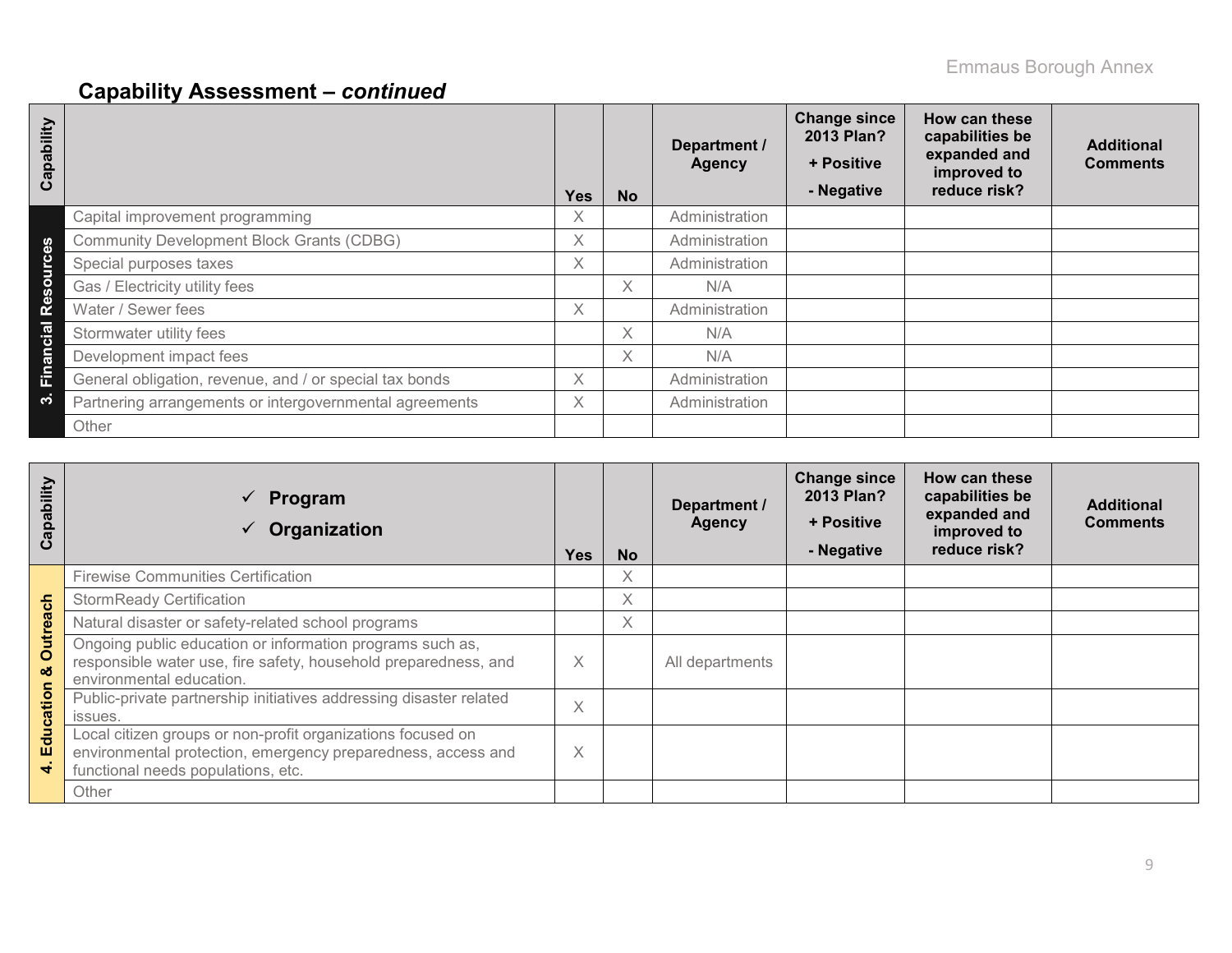## **Capability Assessment –** *continued*

| Capability             |                               |         | <b>Degree of Capability</b> |                   | Change since the 2013 Hazard<br><b>Mitigation Plan?</b> | <b>Additional Comments</b> |
|------------------------|-------------------------------|---------|-----------------------------|-------------------|---------------------------------------------------------|----------------------------|
|                        |                               | Limited | <b>Moderate</b>             | High              | If so, how?                                             |                            |
|                        | Planning and Regulatory       |         | Χ                           |                   |                                                         |                            |
| 5. Self –<br>ssessment | Administrative and Technical  |         | $\checkmark$<br>∧           |                   |                                                         |                            |
|                        | Financial                     | Χ       |                             |                   |                                                         |                            |
| ৼ                      | <b>Education and Outreach</b> |         |                             | $\checkmark$<br>⌒ |                                                         |                            |

## **Known or Anticipated Future Development / Redevelopment**

| Development /<br><b>Property Name</b>     | <b>Type of Development</b> | <b>Number of Structures</b> | Location                                  | <b>Known Hazard Zone</b> | <b>Description / Status</b>                                         |
|-------------------------------------------|----------------------------|-----------------------------|-------------------------------------------|--------------------------|---------------------------------------------------------------------|
| Fields at Indian Creek                    | Residential 55+            | 50                          | Indian Creek Golf Course                  | $creek/l-476$            | Entire project includes<br>200+ houses spread over<br>2 communities |
| Wawa                                      | Commercial                 |                             | Cedar Crest Boulevard/S<br>11th Street    | creek                    | Gas station/convenience<br>store                                    |
| South Mountain Village                    | Residential 55+            |                             | PA Avenue/Tilghman/Arch<br><b>Streets</b> | railroad                 | Housing development                                                 |
| Borough<br><b>Administration Building</b> | Institutional              |                             | 33 E Minor Street                         | railroad                 | 58,000 sq. ft. relocation of<br>all major borough<br>operations     |

## **Natural & Non-Natural Event History Specific to Emmaus Borough**

| Type of Event and Date(s)               | <b>FEMA Disaster #</b><br>(if applicable) | Local Damage(s) or Loss(es)                                                                                                                   |
|-----------------------------------------|-------------------------------------------|-----------------------------------------------------------------------------------------------------------------------------------------------|
| Winter Storm Jonas - 1/2016             | DR-4267-PA                                | \$51,587.55 in FEMA-approved costs                                                                                                            |
| Flash flooding - February 2016          | N/A                                       | Flooded and caused damage to Emmaus Community Pool, concession stand,<br>bathhouse, and workshop areas. Total damage - approximately \$18,000 |
| Pennsylvania COVID-19 Pandemic - 1/2020 | DR-4506-PA                                | Emergency Protective measures to combat COVID-19 Pandemic.                                                                                    |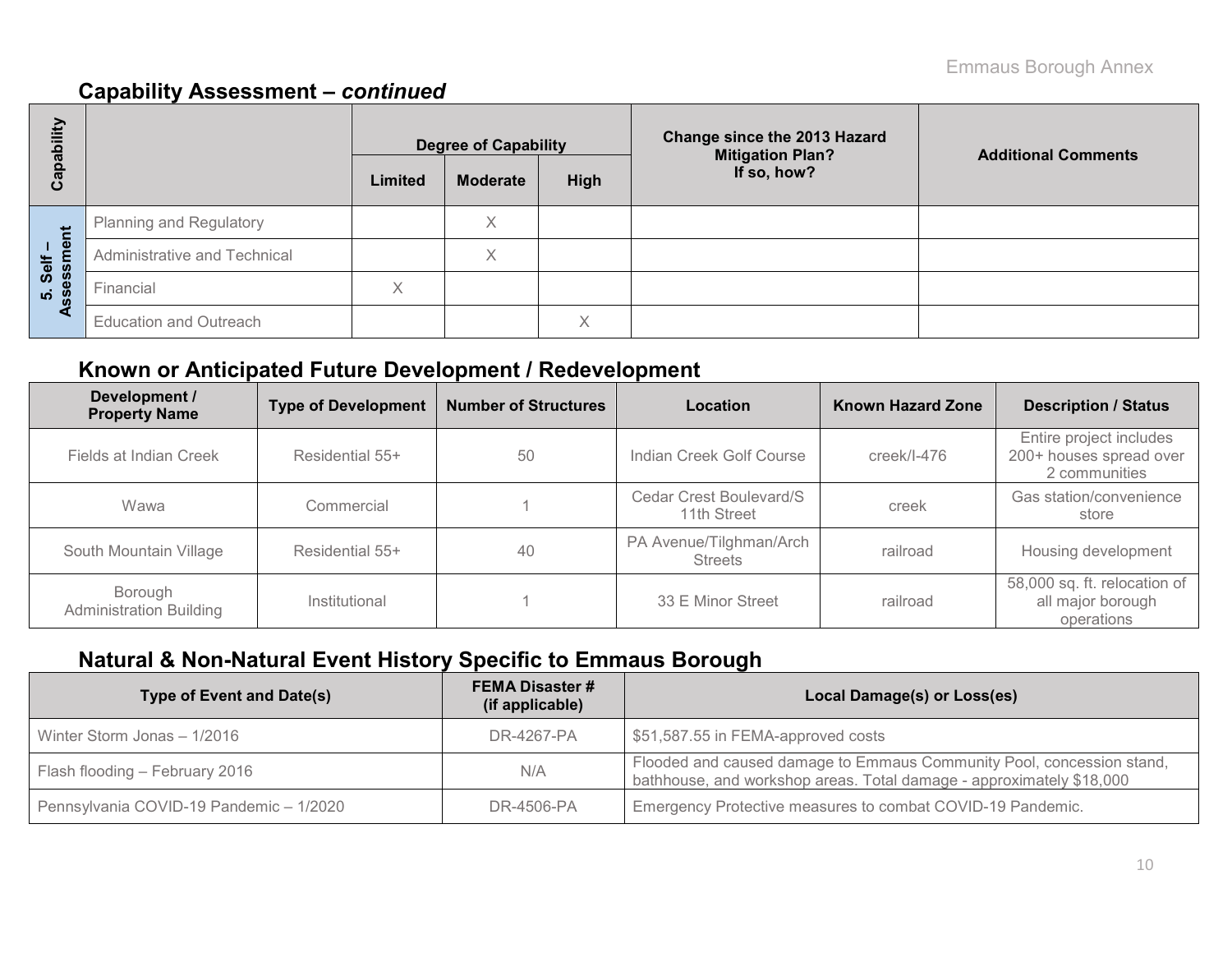# **2013 Municipal Action Plan Status**

|                         |                                                                                                                                                                                                                                                                                                                                                                                                                                                                                                                  |                                                 |                      | <b>Status</b> |           |              |                                                                                                                                                                                                                                       |
|-------------------------|------------------------------------------------------------------------------------------------------------------------------------------------------------------------------------------------------------------------------------------------------------------------------------------------------------------------------------------------------------------------------------------------------------------------------------------------------------------------------------------------------------------|-------------------------------------------------|----------------------|---------------|-----------|--------------|---------------------------------------------------------------------------------------------------------------------------------------------------------------------------------------------------------------------------------------|
|                         | <b>Existing Mitigation Action</b><br>(from 2013 Hazard Mitigation Plan)                                                                                                                                                                                                                                                                                                                                                                                                                                          | $\boldsymbol{\omega}$<br>No Progress<br>Unknown | Progress<br>$\equiv$ | Continuous    | Completed | Discontinued | <b>Additional Comments</b>                                                                                                                                                                                                            |
|                         | Implement stormwater management projects to alleviate street flooding.                                                                                                                                                                                                                                                                                                                                                                                                                                           |                                                 | X                    | X             |           |              | The Borough is in the process of additional<br>strategic planning to address this. In<br>addition, we have conducted several stream<br>bank restoration projects, as well as pipe<br>repairs, grate repairs, and pipe camera<br>work. |
| $\overline{2}$          | Work with local electric utility to improve utility line clearing.                                                                                                                                                                                                                                                                                                                                                                                                                                               |                                                 |                      |               | $\times$  |              | PPL built 2 new lines into the community to<br>deal with severe storms and power outages.<br>Action carried through to 2018 Action Plan.                                                                                              |
| $\mathbf{3}$            | Maintain adequate fleet of vehicles and equipment to handle emergency<br>response.                                                                                                                                                                                                                                                                                                                                                                                                                               |                                                 |                      | $\times$      |           |              |                                                                                                                                                                                                                                       |
| $\overline{\mathbf{4}}$ | Retrofit structures located in hazard-prone areas to protect structures from future<br>damage, with repetitive loss and severe repetitive loss properties as priority.<br>Phase 1: Identify appropriate candidates for retrofitting based on cost-<br>effectiveness versus relocation.<br>Phase 2: Where retrofitting is determined to be a viable option, work with<br>property owners toward implementation of that action based on available funding<br>from FEMA and local match availability.               |                                                 |                      | X             |           |              |                                                                                                                                                                                                                                       |
| 5                       | Purchase, or relocate structures located in hazard- prone areas to protect<br>structures from future damage, with repetitive loss and severe repetitive loss<br>properties as priority.<br>Phase1: Identify appropriate candidates for relocation based on cost-<br>effectiveness versus retrofitting.<br>Phase 2: Where relocation is determined to be a viable option, work with<br>property owners toward implementation of that action based on available funding<br>from FEMA and local match availability. | X                                               |                      |               |           |              |                                                                                                                                                                                                                                       |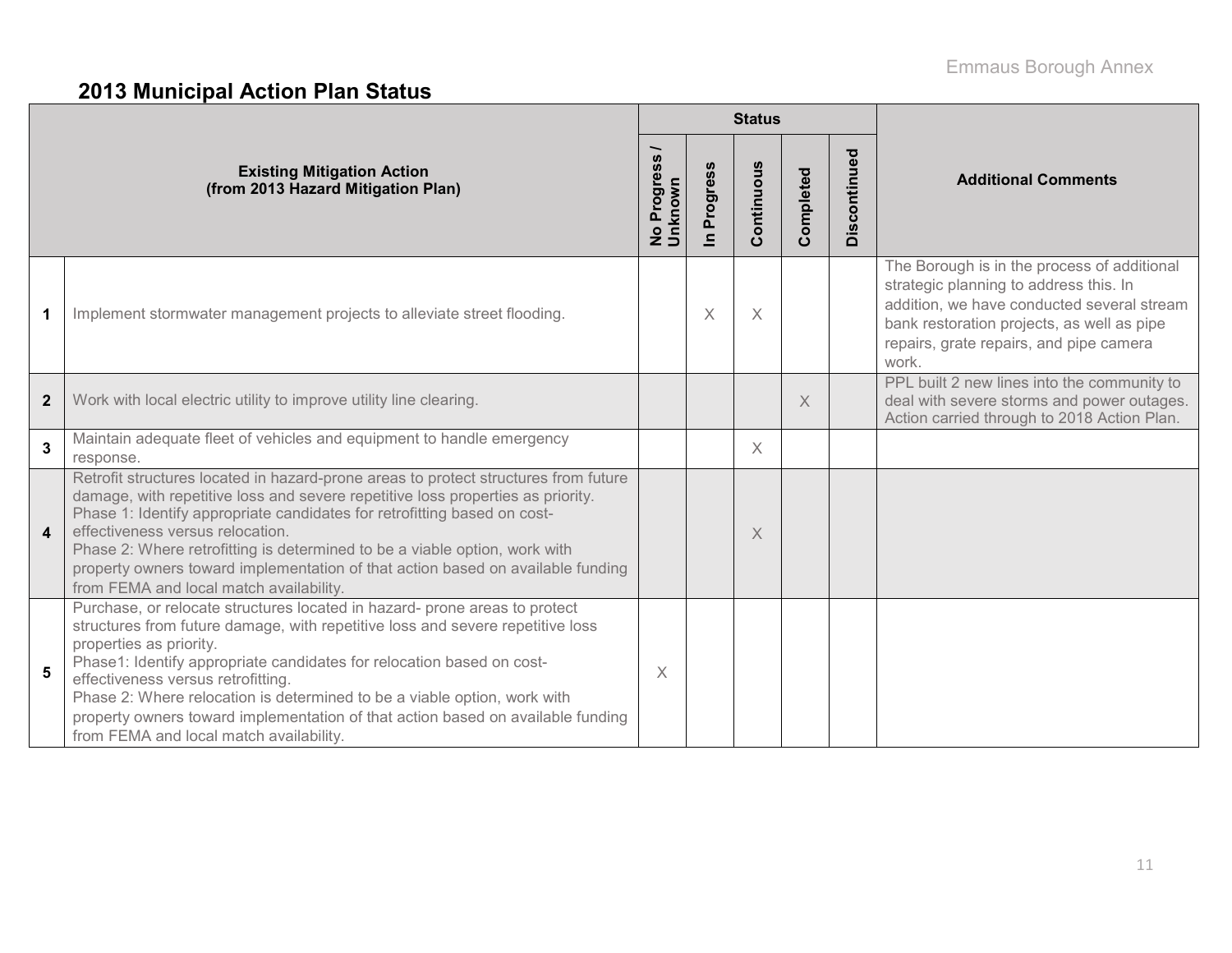### **2013 Municipal Action Plan Status**

|                |                                                                                                                                                                                                                                                                                                                                                                                                                                                                                                                                                                                                                                                                                     |                        |                      | <b>Status</b>         |           |              |                            |
|----------------|-------------------------------------------------------------------------------------------------------------------------------------------------------------------------------------------------------------------------------------------------------------------------------------------------------------------------------------------------------------------------------------------------------------------------------------------------------------------------------------------------------------------------------------------------------------------------------------------------------------------------------------------------------------------------------------|------------------------|----------------------|-----------------------|-----------|--------------|----------------------------|
|                | <b>Existing Mitigation Action</b><br>(from 2013 Hazard Mitigation Plan)                                                                                                                                                                                                                                                                                                                                                                                                                                                                                                                                                                                                             | No Progress<br>Unknown | Progress<br>$\equiv$ | Continuous            | Completed | Discontinued | <b>Additional Comments</b> |
| 6              | Maintain compliance with and good-standing in the NFIP including adoption and<br>enforcement of floodplain management requirements (e.g. regulating all new and<br>substantially improved construction in Special Hazard Flood Areas), floodplain<br>identification and mapping, and flood insurance outreach to the community.<br>Further, continue to meet and/or exceed the minimum NFIP standards and<br>criteria through the following NFIP- related continued compliance actions<br>identified below.                                                                                                                                                                         |                        |                      | $\times$              |           |              |                            |
| $\overline{7}$ | Conduct and facilitate community and public education and outreach for<br>residents and businesses to include, but not be limited to, the following to<br>promote and effect natural hazard risk reduction:<br>- Prepare and distribute informational letters to flood vulnerable property owners<br>and neighborhood associations, explaining the availability of mitigation grant<br>funding to mitigate their properties, and instructing them on how they can learn<br>more and implement mitigation.<br>- Work with neighborhood associations, civic and business groups to<br>disseminate information on flood insurance and the availability of mitigation grant<br>funding. |                        |                      | $\times$              |           |              |                            |
| 8              | Obtain and archive elevation certificates for NFIP compliance.                                                                                                                                                                                                                                                                                                                                                                                                                                                                                                                                                                                                                      |                        |                      | $\times$              |           |              |                            |
| 9              | Continue to support the implementation, monitoring, maintenance, and updating<br>of this Plan, as defined in Section 7.0                                                                                                                                                                                                                                                                                                                                                                                                                                                                                                                                                            |                        |                      | $\times$              |           |              |                            |
| 10             | Complete the ongoing updates of the Comprehensive Emergency Management<br>Plans                                                                                                                                                                                                                                                                                                                                                                                                                                                                                                                                                                                                     |                        |                      | $\boldsymbol{\times}$ |           |              |                            |
| 11             | Work with regional agencies (i.e. County and PEMA) to help develop damage<br>assessment capabilities at the local level through such things as training<br>programs, certification of qualified individuals (e.g. code officials, floodplain<br>managers, engineers).                                                                                                                                                                                                                                                                                                                                                                                                               |                        |                      | $\times$              |           |              |                            |

#### **Notes:**

- **1.** Actions not carried through to the 2018 Action Plan are so noted.
- **2.** To maintain National Flood Insurance Program (NFIP) compliance, actions related to the NFIP were carried through to the 2018 Action Plan even if identified by the municipality as completed.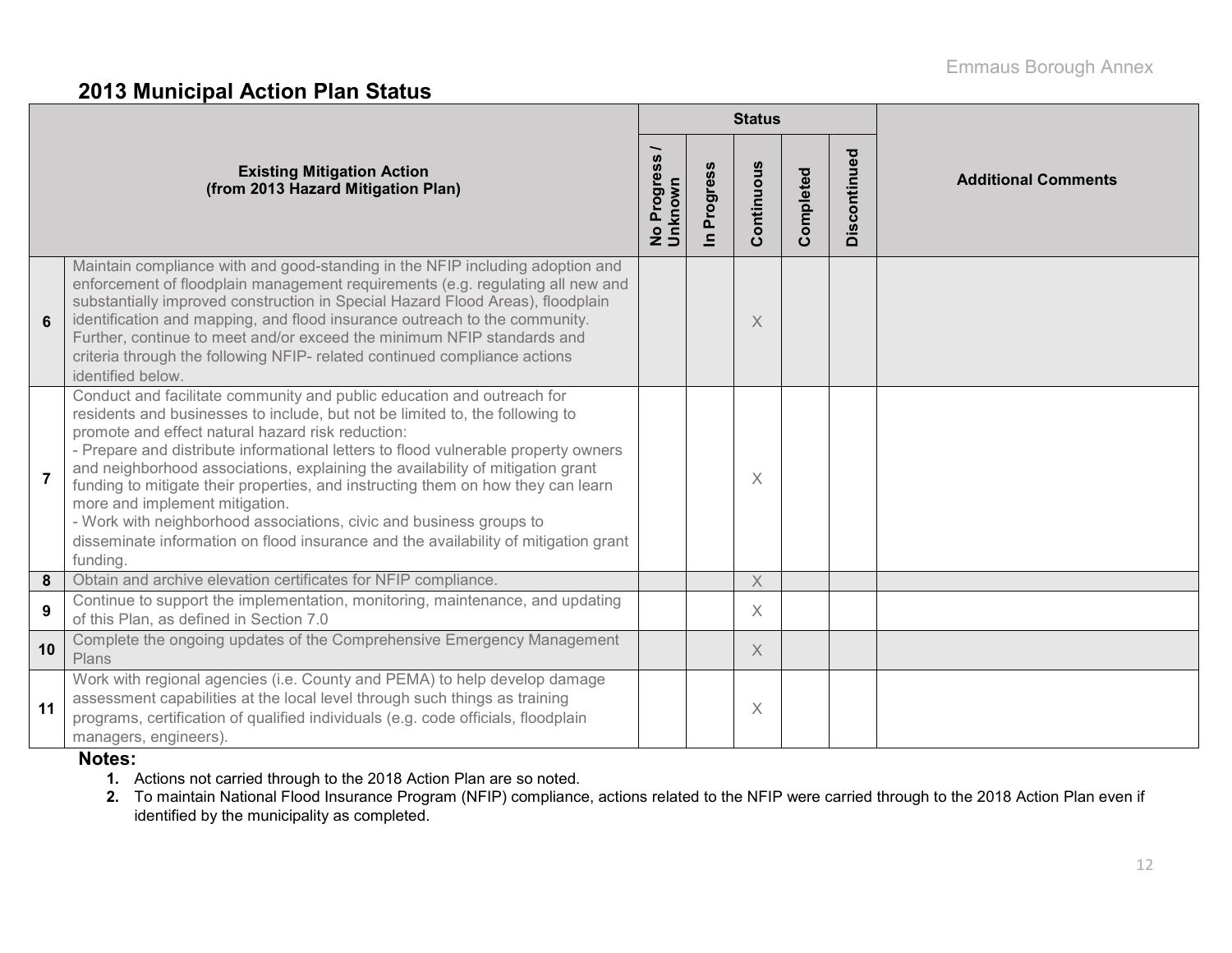# **2018 Mitigation Action Plan**

|                | <b>Mitigation Action</b>                                                                                                                                                                                                                                                                                                                                                                                                                                                                                                | <b>Mitigation</b><br><b>Technique</b><br>Category | Hazard(s)<br><b>Addressed</b>                                             | <b>Priority</b><br>(H/M/L) | <b>Estimated</b><br>Cost | <b>Potential</b><br><b>Funding</b>                                                                                | <b>Lead Agency</b><br>/ Department                                                                                           | Implementation<br><b>Schedule</b>        | <b>Applies to</b><br>New and / or<br><b>Existing</b><br><b>Structures</b> |
|----------------|-------------------------------------------------------------------------------------------------------------------------------------------------------------------------------------------------------------------------------------------------------------------------------------------------------------------------------------------------------------------------------------------------------------------------------------------------------------------------------------------------------------------------|---------------------------------------------------|---------------------------------------------------------------------------|----------------------------|--------------------------|-------------------------------------------------------------------------------------------------------------------|------------------------------------------------------------------------------------------------------------------------------|------------------------------------------|---------------------------------------------------------------------------|
|                | Implement stormwater management<br>projects to alleviate street flooding.                                                                                                                                                                                                                                                                                                                                                                                                                                               | Structure &<br>Infrastructure                     | Flood                                                                     | Medium                     | High                     | Borough<br><b>Budget</b>                                                                                          | Engineering/<br>Public Works                                                                                                 | Long-term<br>(depending<br>upon funding) | Existing                                                                  |
| $\overline{2}$ | Work with local electric utility to<br>improve utility line clearing.                                                                                                                                                                                                                                                                                                                                                                                                                                                   | Structure &<br>Infrastructure                     | Windstorms/<br>Tornado,<br>Winter<br>Storm,<br>Utility<br>Interruption    | High                       | Medium                   | Borough<br><b>Budget</b>                                                                                          | Borough<br>working with<br>the electric<br>utilities                                                                         | Short-term                               | Existing                                                                  |
| 3              | Maintain adequate fleet of vehicles<br>and equipment to handle emergency<br>response.                                                                                                                                                                                                                                                                                                                                                                                                                                   | Structure &<br>Infrastructure                     | All                                                                       | High                       | Medium                   | Borough<br>Budget;<br>public<br>protection<br>and<br>emergency<br>services<br>grant<br>programs                   | Borough                                                                                                                      | Ongoing                                  | N/A                                                                       |
| $\overline{4}$ | Retrofit structures located in hazard-<br>prone areas to protect structures from<br>future damage, with repetitive loss<br>and severe repetitive loss properties<br>as priority.<br>Phase 1: Identify appropriate<br>candidates for retrofitting based on<br>cost-effectiveness versus relocation.<br>Phase 2: Where retrofitting is<br>determined to be a viable option,<br>work with property owners toward<br>implementation of that action based<br>on available funding from FEMA and<br>local match availability. | Structure &<br>Infrastructure                     | Flood,<br>Windstorm/<br>Tornado,<br><b>Winter</b><br>Storm,<br>Earthquake | Medium<br>- High           | <b>High</b>              | <b>FEMA</b><br>Mitigation<br>Grant<br>Programs<br>and local<br>budget (or<br>property<br>owner) for<br>cost share | Municipality<br>(via Municipal<br>Engineer/NFIP<br>Floodplain<br>Administrator)<br>with support<br>from PEMA,<br><b>FEMA</b> | Long-term<br>(depending<br>upon funding) | Existing                                                                  |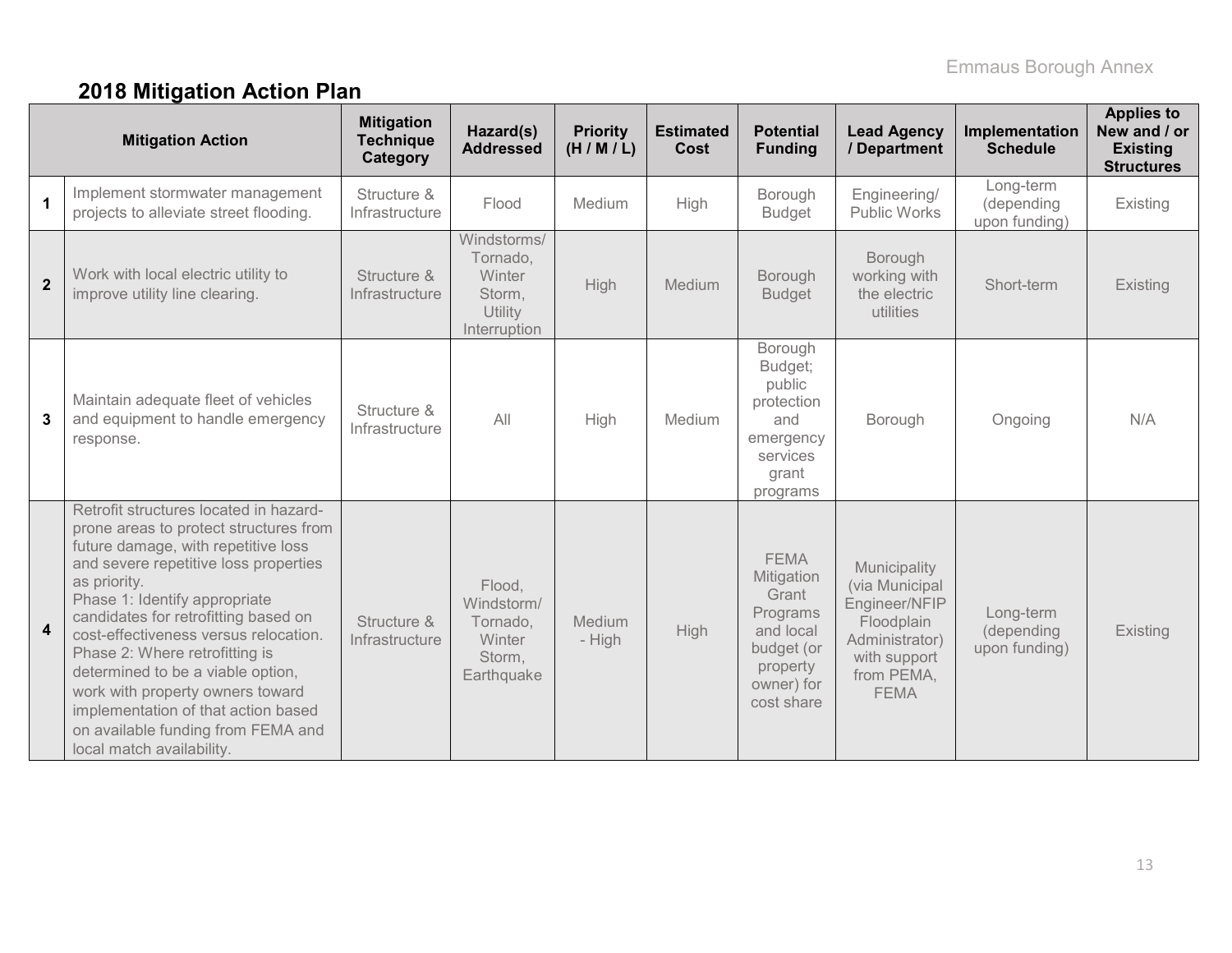# **2018 Mitigation Action Plan –** *continued*

|   | <b>Mitigation Action</b>                                                                                                                                                                                                                                                                                                                                                                                                                                                                                                           | <b>Mitigation</b><br><b>Technique</b><br>Category | Hazard(s)<br><b>Addressed</b> | <b>Priority</b><br>(H/M/L) | <b>Estimated</b><br>Cost | <b>Potential</b><br><b>Funding</b>                                                                                | <b>Lead Agency</b><br>/ Department                                                                                               | Implementation<br><b>Schedule</b>        | <b>Applies to</b><br>New and / or<br><b>Existing</b><br><b>Structures</b> |
|---|------------------------------------------------------------------------------------------------------------------------------------------------------------------------------------------------------------------------------------------------------------------------------------------------------------------------------------------------------------------------------------------------------------------------------------------------------------------------------------------------------------------------------------|---------------------------------------------------|-------------------------------|----------------------------|--------------------------|-------------------------------------------------------------------------------------------------------------------|----------------------------------------------------------------------------------------------------------------------------------|------------------------------------------|---------------------------------------------------------------------------|
| 5 | Purchase, or relocate structures<br>located in hazard- prone areas to<br>protect structures from future<br>damage, with repetitive loss and<br>severe repetitive loss properties as<br>priority. Phase 1: Identify appropriate<br>candidates for relocation based on<br>cost-effectiveness versus retrofitting.<br>Phase 2: Where relocation is<br>determined to be a viable option,<br>work with property owners toward<br>implementation of that action based<br>on available funding from FEMA and<br>local match availability. | Structure &<br>Infrastructure                     | Flood                         | Medium-<br>High            | High                     | <b>FEMA</b><br>Mitigation<br>Grant<br>Programs<br>and local<br>budget (or<br>property<br>owner) for<br>cost share | Municipality<br>(via Municipal<br>Engineer/NFIP<br>Floodplain<br>Administrator)<br>with support<br>from PEMA,<br><b>FEMA</b>     | Long-term<br>(depending<br>upon funding) | Existing                                                                  |
| 6 | Maintain compliance with and good-<br>standing in the NFIP including<br>adoption and enforcement of<br>floodplain management requirements<br>(e.g. regulating all new and<br>substantially improved construction<br>in Special Hazard Flood Areas),<br>floodplain identification and mapping,<br>and flood insurance outreach to the<br>community. Further, continue to meet<br>and/or exceed the minimum NFIP<br>standards and criteria through the<br>following NFIP- related continued<br>compliance actions identified below.  | Local plans<br>&<br>Regulations                   | Flood                         | High                       | $Low -$<br>Medium        | Local<br><b>Budget</b>                                                                                            | Municipality<br>(via Municipal<br>Engineer/NFIP<br>Floodplain<br>Administrator)<br>with support<br>from PEMA,<br><b>ISO FEMA</b> | Ongoing                                  | New &<br>Existing                                                         |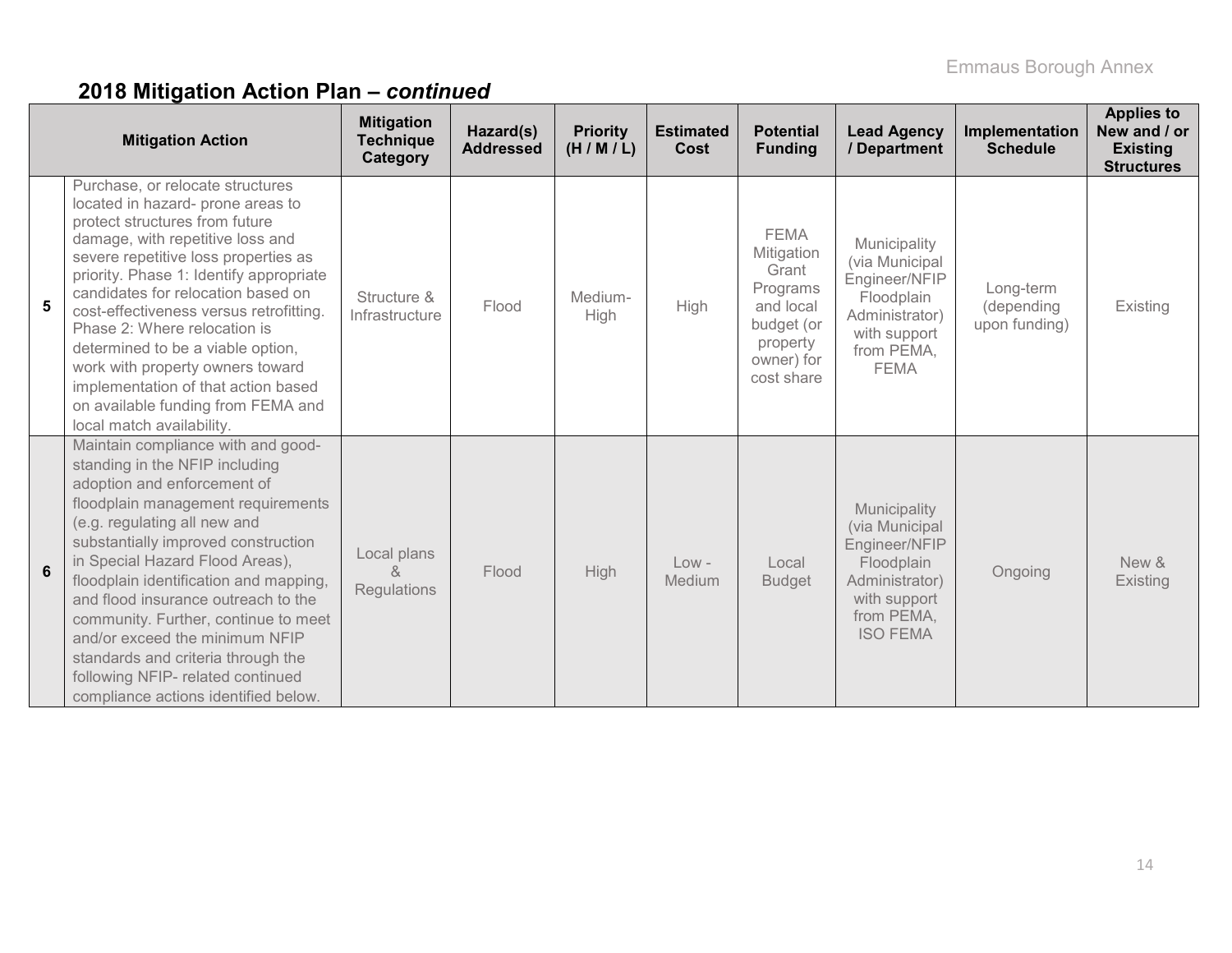# **2018 Mitigation Action Plan –** *continued*

|                | <b>Mitigation Action</b>                                                                                                                                                                                                                                                                                                                                                                                                                                                                                                                                                                                                                                                                                   | <b>Mitigation</b><br><b>Technique</b><br>Category | Hazard(s)<br><b>Addressed</b> | <b>Priority</b><br>(H/M/L) | <b>Estimated</b><br>Cost                  | <b>Potential</b><br><b>Funding</b>                                                                    | <b>Lead Agency</b><br>/ Department                                                                                                                                        | Implementation<br><b>Schedule</b> | <b>Applies to</b><br>New and / or<br><b>Existing</b><br><b>Structures</b> |
|----------------|------------------------------------------------------------------------------------------------------------------------------------------------------------------------------------------------------------------------------------------------------------------------------------------------------------------------------------------------------------------------------------------------------------------------------------------------------------------------------------------------------------------------------------------------------------------------------------------------------------------------------------------------------------------------------------------------------------|---------------------------------------------------|-------------------------------|----------------------------|-------------------------------------------|-------------------------------------------------------------------------------------------------------|---------------------------------------------------------------------------------------------------------------------------------------------------------------------------|-----------------------------------|---------------------------------------------------------------------------|
| $\overline{7}$ | Conduct and facilitate community and<br>public education and outreach for<br>residents and businesses to include,<br>but not be limited to, the following to<br>promote and effect natural hazard<br>risk reduction:<br>Prepare and distribute informational<br>letters to flood vulnerable property<br>owners and neighborhood<br>associations, explaining the<br>availability of mitigation grant funding<br>to mitigate their properties, and<br>instructing them on how they can<br>learn more and implement mitigation.<br>Work with neighborhood<br>associations, civic and business<br>groups to disseminate information on<br>flood insurance and the availability of<br>mitigation grant funding. | Education &<br>Awareness                          | All Hazards                   | High                       | $Low-$<br>Medium                          | Municipal<br><b>Budget</b>                                                                            | Municipality<br>with support<br>from Planning<br>Partners,<br>PEMA, FEMA                                                                                                  | Short-term                        | N/A                                                                       |
| 8              | Obtain and archive elevation<br>certificates for NFIP compliance.                                                                                                                                                                                                                                                                                                                                                                                                                                                                                                                                                                                                                                          | Local plans<br>$\alpha$<br>Regulations            | Flood                         | High                       | Low                                       | Local<br><b>Budget</b>                                                                                | <b>NFIP</b><br>Floodplain<br>Administrator                                                                                                                                | Ongoing                           | N/A                                                                       |
| 9              | Continue to support the<br>implementation, monitoring,<br>maintenance, and updating of this<br>Plan, as defined in Section 7.0                                                                                                                                                                                                                                                                                                                                                                                                                                                                                                                                                                             | All<br>Categories                                 | All Hazards                   | High                       | $Low -$<br>High (for<br>5-year<br>update) | Local<br>Budget,<br>possibly<br><b>FEMA</b><br>Mitigation<br>Grant<br>Funding for<br>5-year<br>update | Municipality<br>(via mitigation<br>planning point<br>of contacts)<br>with support<br>from Planning<br>Partners<br>(through their<br>Points of<br>Contact),<br><b>PEMA</b> | Ongoing                           | New &<br>Existing                                                         |